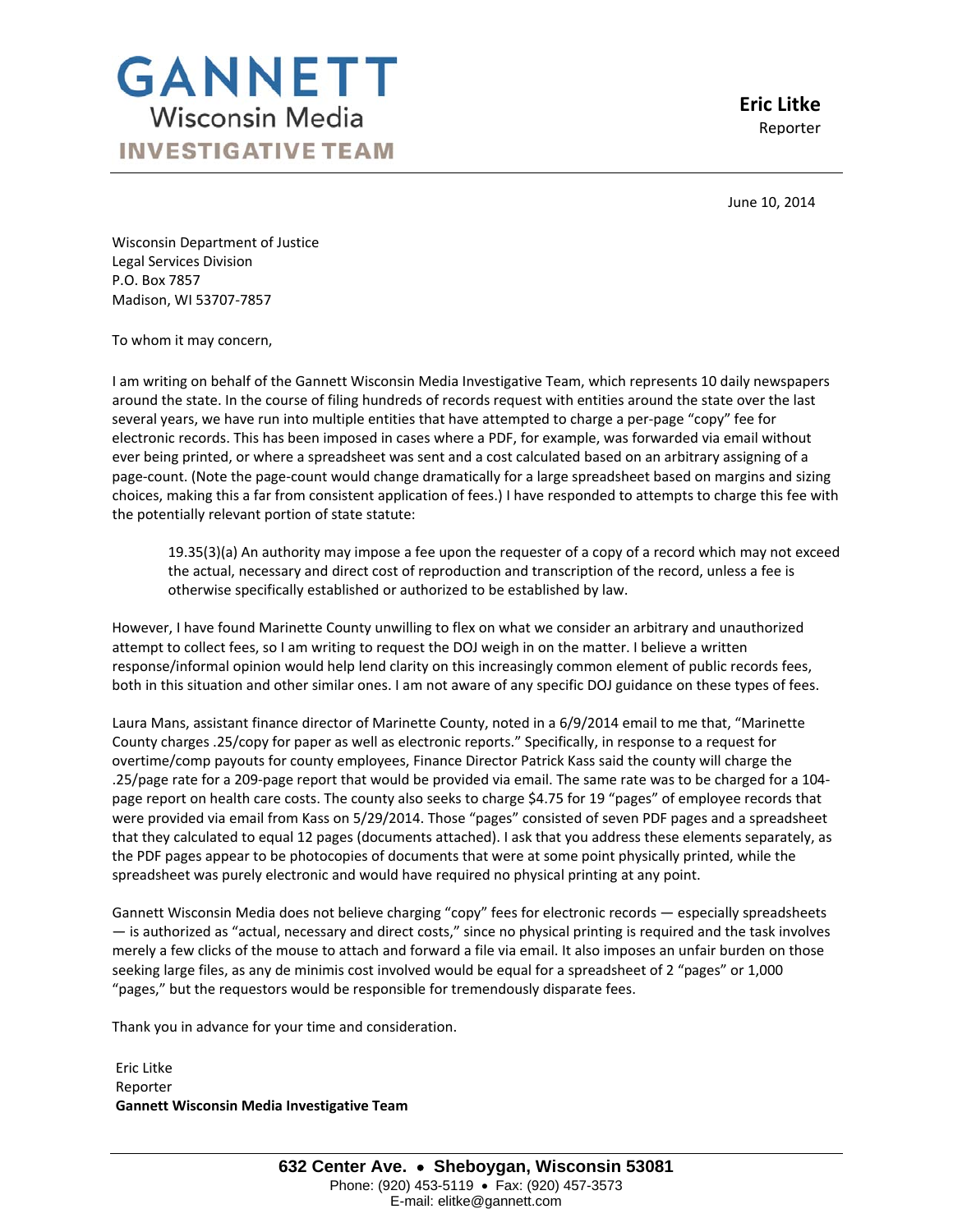

## **STATE OF WISCONSIN DEPARTMENT OF JUSTICE**

**J.B. VAN HOLLEN ATTORNEY GENERAL** 

Kevin M. St. John **Deputy Attorney General**  17 W. Main Street P.O. Box 7857 Madison, W1 53707-7857 www.doj.state.wi.us

Mary E. Burke **Assistant Attorney General** burkeme@doj.state.wi.us 608/266-0323 FÁX 608/267-8906

July 11, 2014

Mr. Eric Litke **Investigative Reporter** Gannett Wisconsin Media 632 Center Avenue Sheboygan, WI 53081

Dear Mr. Litke:

You have requested guidance about the appropriate copying fees an authority may charge for electronic records provided in response to a public records request. In particular, you ask about "per page" copy fees charged for PDF records not printed in order to respond to a public records request, and spreadsheets for which a per page cost is calculated based on non-standard pagination criteria chosen by the authority.

The Legislature authorized public records authorities to charge copying fees to requesters in Wis. Stat. § 19.35(3)(a). "An authority may impose a fee upon the requester of a copy of a record which may not exceed the actual, necessary and direct cost of reproduction and transcription of the record, unless a fee is otherwise specifically established or authorized to be established by law." Id.

"Reproduction" means the act, condition, or process of producing a counterpart, image, or copy. It is a rote, ministerial task that does not alter a record or change the content of the record. Instead, "reproduction" means only copying the record. Milwaukee Journal Sentinel v. City of Milwaukee, 2012 WI 65, 1 31, 341 Wis. 2d 607, 815 N.W.2d 367 (Abrahamson, C.J., lead opinion).

Your inquiry involves three different categories of electronic records. The first category consists of records that already exist in the electronic format in which they are to be produced. The second category consists of records that exist in paper or some other non-electronic format, and must be converted to an electronic format in order to produce them electronically to a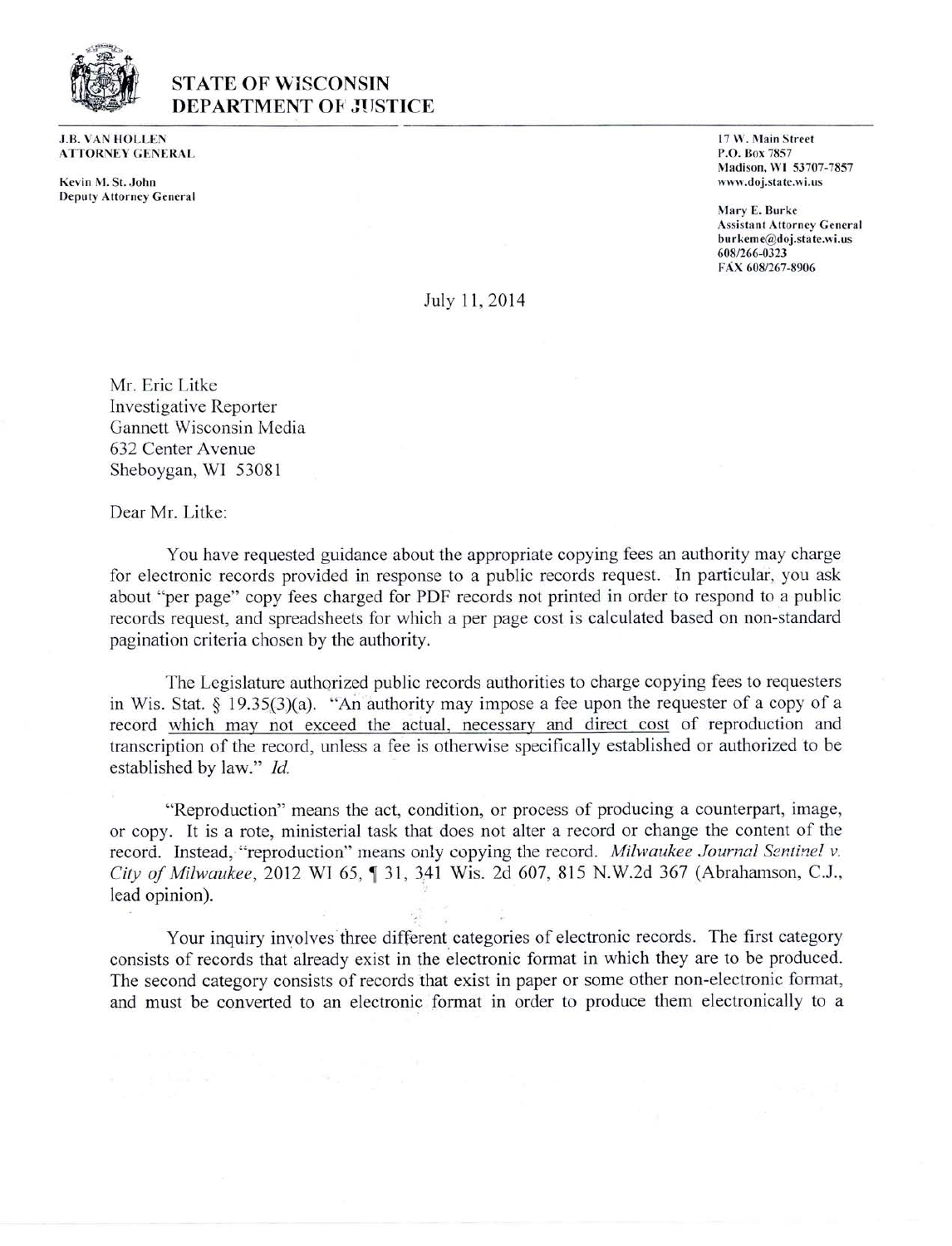Mr. Eric Litke July 11, 2014 Page 2

requester.<sup>1</sup> The third category consists of records that already exist in one electronic format, but are converted to a different electronic format for provision to a requester.

Typical procedures and costs for each of these categories are discussed below. Reproduction of some records for provision to a requester in electronic format may entail other, less common costs. Discussion of all possible costs that may be entailed in reproduction and disclosure of electronic records is beyond the scope of our response to your inquiry. Whether less common costs may be charged to a requester should be analyzed the same way as the more typical costs discussed below—by determining whether they are actual, necessary, and direct costs of reproducing responsive records for disclosure to a requester in electronic format.

The first category is records that already exist in the electronic format in which they are to be produced to the requester. Whether the records exist in a paginated format (i.e., PDF or Word copies of board minutes) or an unpaginated format (i.e., spreadsheet) generally does not affect the cost of reproducing these records for a public records response. Similarly, the size of the responsive electronic file generally does not affect the cost of reproducing these records. The reproduction process is the same regardless of the type of electronic records involved or the size of the responsive electronic files. Generally, there is no need to reformat unpaginated electronic records like spreadsheets into an artificially paginated electronic records in order to respond to a public records request. All that needs to be done is to enter the computer commands necessary to transfer copies of the responsive records from the electronic location where they are stored to the electronic medium that will be used to produce the records to the requester. Email messages may be copied onto a thumb drive, for example, or PDF records may be attached to an email message for transmission to the requester.

Staff time usually is the key component in calculating the allowable reproduction cost for these records. Depending on how the electronic records are to be produced, the cost of a flash drive, CD, or other media also may be involved. Less frequently, the authority will incur other costs for computer run time or other uncommon charges. The actual, necessary, and direct cost of reproduction for records already existing in the electronic format in which they are to be produced therefore generally consists of: (a) personnel cost of the time required—perhaps only seconds—to electronically copy the records onto a medium like an email message, a CD, or a flashdrive for transmission to the requester, and (b) in some circumstances, the cost of the medium used to produce the records. When applicable, necessary computer run time and other costs also may be charged to the requester. Authorities or their records custodians should consult their financial officers about how to determine the actual, necessary, and direct costs of personnel time, electronic media, and other applicable costs.

<sup>&</sup>lt;sup>1</sup>Although the Wisconsin public records law does not require an authority to convert existing records into a different format requested by a public records requester, the authority may elect to do so.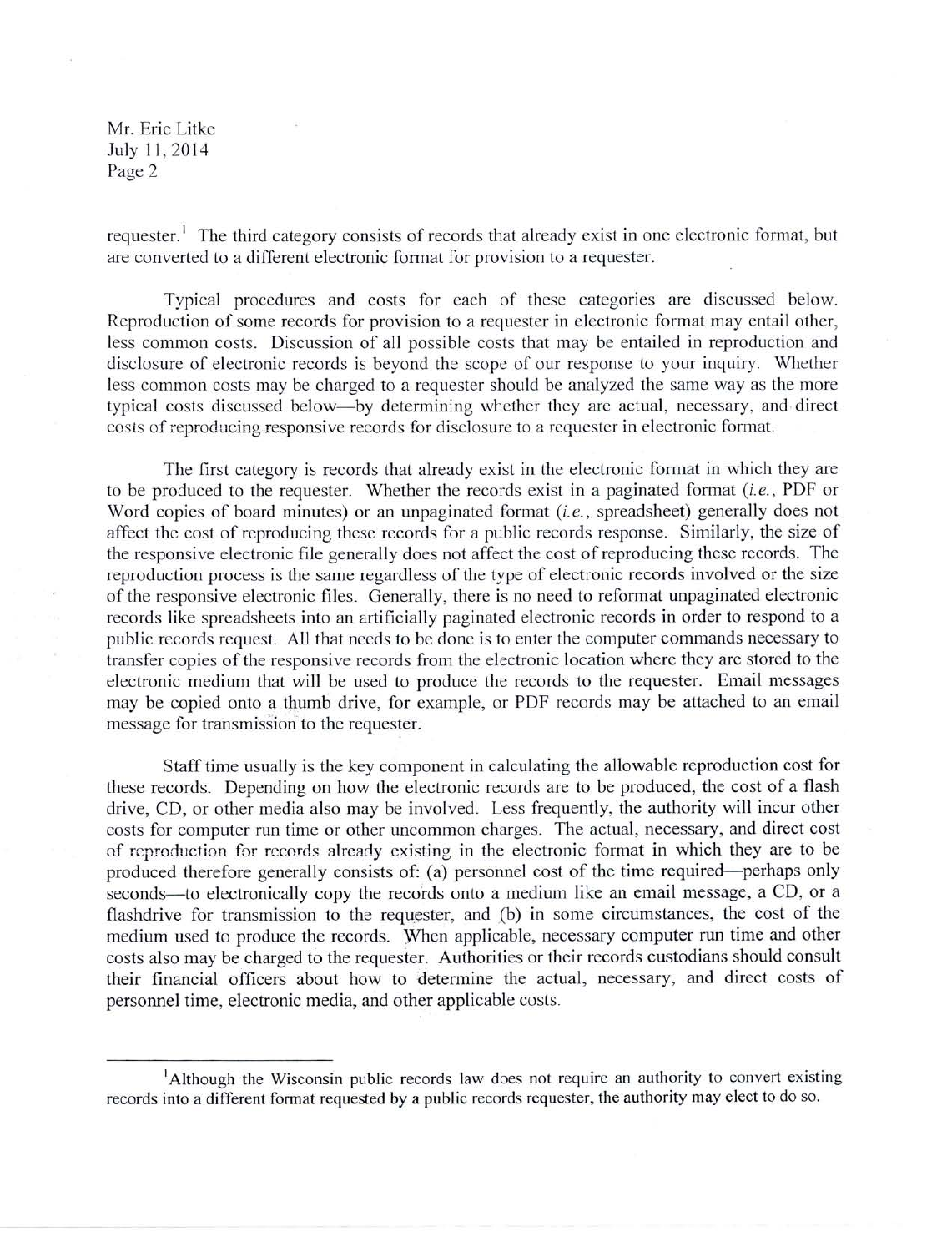Mr. Eric Litke July 11, 2014 Page 3

The second category is paper or other records that do not already exist in an electronic format. The reproduction process for these records is similar to conventional photocopying. Someone must physically feed the records into a scanning device, which produces an electronic file rather than another paper copy. Related costs are similar to those of conventional photocopying, too. Scanning incurs machine usage costs in addition to personnel costs. Unlike photocopying, however, scanning does not involve costs for paper, ink, or toner; therefore, the per page cost for scanning usually is slightly lower that the per page cost for photocopies.

The resulting electronic records then must be copied onto some medium for transmission to the requester. This process, and related costs, are the same as discussed above for records that already existed in the electronic format in which they are to be reproduced to the requester. Authorities or their records custodians therefore should consult their financial officers to determine the actual, necessary, and direct per page cost for record reproduction by scanning paper or other records into an electronic format, as well as the actual, necessary, and direct costs for the personnel time, electronic media, and other applicable costs of producing the electronic records to the requester.

The third category is records that already exist in one electronic format but are converted to a different electronic format for production to a requester. After the records have been converted to the new format, they need only—as in the first category—be copied onto some electronic media for transmission to the requester. Applicable costs generally consist of the personnel time necessary to convert the records from one electronic format to another, the personnel time necessary to copy the resulting records to the electronic media used to transmit the records to the requester, and any costs of the medium used to transmit the electronic records. Computer run time and other less common costs also may be involved. As above, authorities or records custodians should consult their financial officers to determine the actual, necessary, and direct costs for these components of reproducing electronic records responsive to a public records request.

Finally, a question sometimes arises about how to allocate costs when the same records are requested by multiple requesters. If multiple requesters ask for the same records while any necessary scanning or conversion process is underway, the Department of Justice recommends dividing the scanning or conversion costs equally among those requesters. If one or more requesters request the records later, however, those original scanning and conversion costs no longer constitute the "actual, necessary and direct" costs of producing the records that now exist in electronic form. Later requesters should be charged only the costs of reproducing existing electronic records.

I hope this information is helpful to you and the authorities to which you and your colleagues submit public records requests.